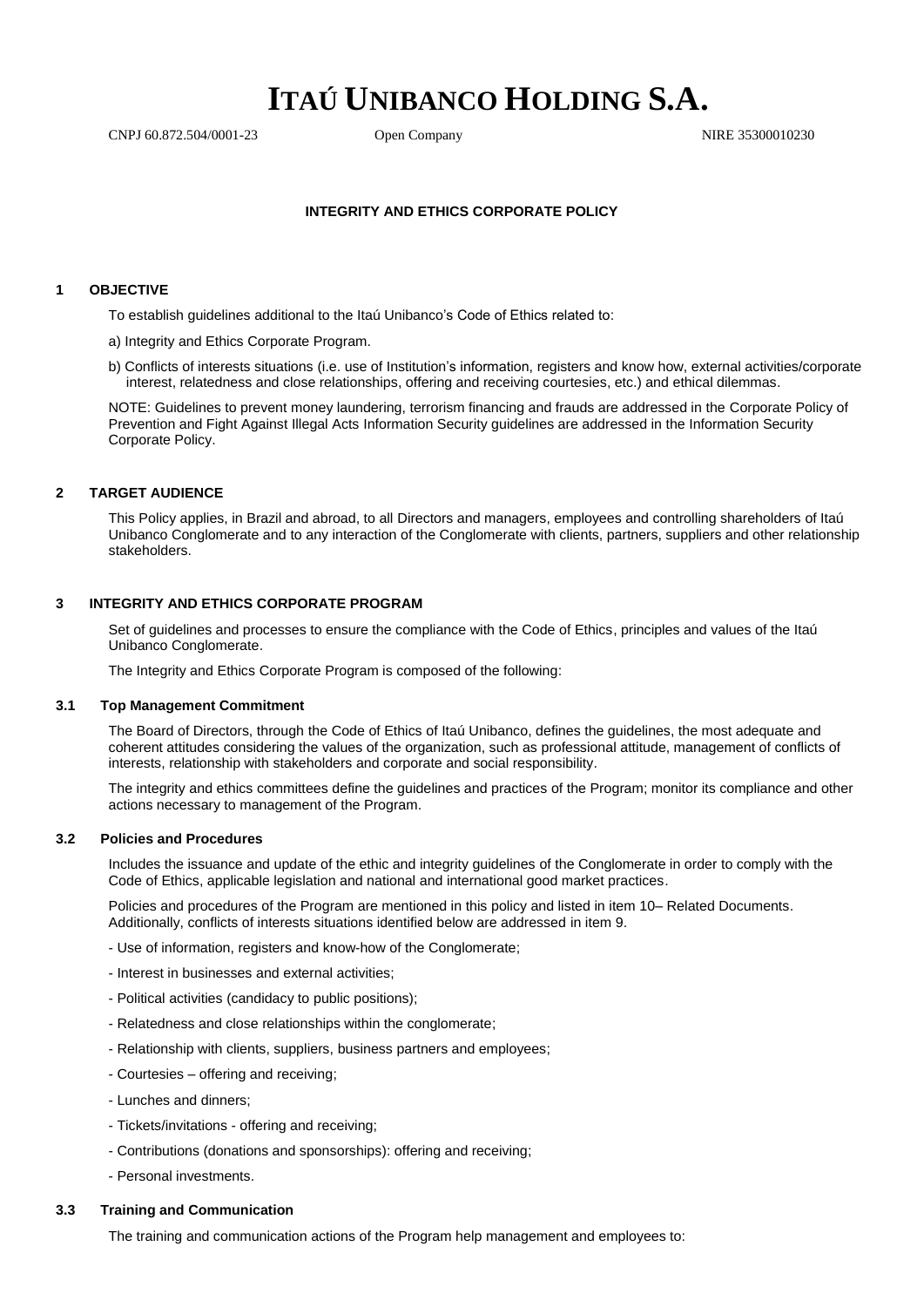- deepen their knowledge of Integrity and Ethics guidelines, as well as their application to business and people and process management;
- be qualified to identify, prevent and resolve ethical dilemmas, conflicts of interests, interpersonal conflicts and misconduct inherent to their daily activities;
- know about whistleblowing and doubt solving channels.

Training and communication practices include:

**- Integrity and Ethics Training Program:** composed of remote and live training actions. It is the responsibility of the Regulatory Relations and Compliance Superintendence and the Corporate Security Awareness Management in a coordination with Itaú Unibanco Business School.

**- Institutional Communication Plan:** It involves awareness-raising campaigns, notices on specific issues related to ethics, and dissemination of policies and guidelines. It is carried out by the Superintendence of Regulators and Compliance Relations and the Corporate Security Awareness Management in partnership with the Superintendence of Brand, Media, Content and Image.

The Regulatory Relations and Compliance Superintendence must coordinate annually the preparation of a Training Program and an Institutional Communication Plan and approve them in the Superior Commission of Ethics and Sustainability. A report on the effective application of the Program and the Plan must also be prepared annually.

## **3.4 Integrity and Ethics Program Monitoring**

The continuous monitoring of program effectiveness and possible adjustment needs is coordinated by the Executive Department of Operational Risk and Compliance (DEROC) with direct action by several areas of the organization (as per the activities provided in the policies in item 9) and with periodic reporting by the DEROC to the Audit Committees and Board dealing with matters related to Integrity and Ethics, as defined in the policy. This monitoring includes process testing by Internal Controls and Compliance, monitoring of indicators, information of channels of doubts and complaints and treatment of new regulations that impact the program.

Through the results of the monitoring, the adjustment and improvement needs of the Integrity and Ethics Program are identified.

The DEROC shall submit to the Audit Committee and to the Integrity and Ethics Board, as applicable: (i) before the beginning of the calendar year, an annual monitoring plan for the subsequent year; and (ii) during the first quarter of the year an annual report on the effective implementation of the plan, the relevant situations identified in the previous year and the adequacy needs identified in the Integrity and Ethics Program identified.

Internal Audit must perform an independent annual assessment of the Integrity and Ethics Program and of the reports mentioned in the previous paragraph.

The assessment of the compliance with the Program and possible improvement opportunities can also be performed by an third-party audit, certification or accreditation firm.

#### 3.4.1 Monitoring and Management of Conflicts of Interests

A conflict of interests exists when personal or group interests clash with or overlaps with interests of the Itaú Unibanco Conglomerate or its stakeholders. The item 9 of this policy details the main guidance on conflicts of interests.

#### **3.5 Channels to Report Ethical Misconducts and Doubts**

3.5.1 Procedures to report complaints and doubts

a) Managers and employees must immediately communicate suspicions or violations of the Itaú Unibanco's Code of Ethics and this policy.

- b) Reporting channels described in item 3.5.2 must be open to all reports in order to allow managers, employees and third parties to seek those channels with complete freedom.
- c) Reporting channels must timely, independently, confidentially and objectively investigate communications received and to maintain a record of all situations identified, of the results of the investigations and of the decisions adopted.
- d) Notices concerning the complaint must be accompanied by as much information as possible, as:
	- objective and unbiased description of the fact;
	- where and when violation occurred or is occurring;
	- who are the people and organizations involved;
	- documents which help to assess the case and forwarding of actions, etc.

#### 3.5.2 Reporting Channels

| <b>Channel</b>            | <b>Subjects</b>                                                                           | <b>Contacts</b>                               |
|---------------------------|-------------------------------------------------------------------------------------------|-----------------------------------------------|
| <b>Ethics Consultancy</b> | Doubts about:<br>- Integrity and Ethics Corporate<br>Policy;<br>- Conflicts of interests: | comitedeintegridadeeetica@correio.itau.com.br |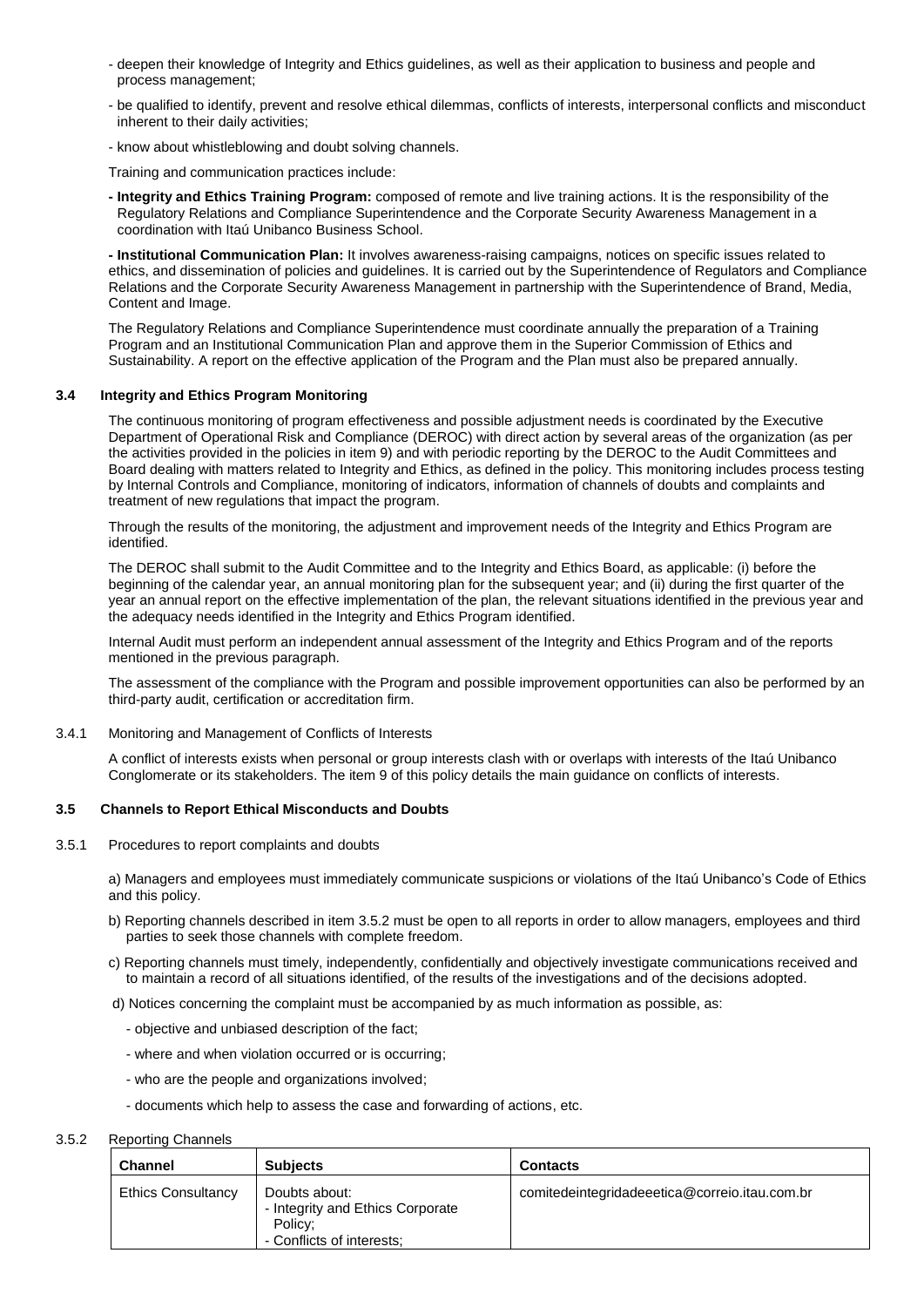|                                 | - Itaú Unibanco's Code of Ethics;<br>- Anti-corruption Corporate Policy;<br>- Ethical dilemmas.                                                                                                                                                                                                                                                                                     |                                                                                                                                                                                                                                                                                                                                                                                                                                       |
|---------------------------------|-------------------------------------------------------------------------------------------------------------------------------------------------------------------------------------------------------------------------------------------------------------------------------------------------------------------------------------------------------------------------------------|---------------------------------------------------------------------------------------------------------------------------------------------------------------------------------------------------------------------------------------------------------------------------------------------------------------------------------------------------------------------------------------------------------------------------------------|
| Inspectorate<br>Superintendence | Doubts, suspicions, accusations<br>about:<br>- Employees misbehavior;<br>- Fraud in electronic channels;<br>- Any kind types of document fraud;<br>- Corruption and bribery;<br>- Theft and steal within premises to<br>clients and employees;<br>- Break-ins in general;<br>- Blackmail through kidnapping;<br>- Information, physical, personal and<br>property safety incidents. | Customer Service: 0800 723 0010.<br>External e-mail: inspetoria@itau-unibanco.com.br.<br>Itaú's website: "https://www.itau.com.br/atendimento-<br>itau/para-voce/#".<br>Itaú's Website of Suppliers:<br>"https://www.itau.com.br/fornecedores/".<br>Email: fornecedores_relatos@itau-unibanco.com.br.<br>Mail Address: A/C Inspetoria -Av. Dr. Hugo Beolchi,<br>900 - piso -1 Torre Eudoro Villela - São Paulo/SP -<br>CEP 04310-030. |
| Audit Committee                 | Suspicions and accusations about:<br>- Legal or regulatory non-compliance;<br>- Frauds and errors in audit,<br>accounting and internal controls<br>activities.                                                                                                                                                                                                                      | External e-mail: comite.auditoria@itau-<br>unibanco.com.br.<br>Mail Address: A/C Comitê de Auditoria Itaú Unibanco<br>Holding S.A. - Praça Alfredo Egydio de Souza Aranha,<br>100 - Torre Olavo Setúbal, Piso PM, São Paulo - SP -<br>CEP: 04344-902.                                                                                                                                                                                 |

NOTE: In international units, the whistleblower may communicate through one or more of the following channels: (i) local Compliance Officer; (ii) one of the channels above in the parent company or (iii) other channels available at the unit.

## 3.5.3 Whistleblowers protection

- a) Managers and employees may not retaliate, take revenge or persecute those who, in good faith:
	- report complaints, accusations, suspicions, doubts or concerns regarding ethical misconducts and other misbehaviors;
	- provide information or assist to in the investigations of such ethical misconducts and other misbehaviors.
- b) Managers and employees must preserve the confidentiality of information they have access to, related to the verification of ethical misconducts and other misbehaviors.
- c) Anonymous reports will always be accepted by whistleblowing channels and must be treated in the same way as reports with identification of the whistleblower.
- d) Disciplinary sanctions will be applied to managers or employees who attempt to or retaliate against someone who, in good faith, communicates ethical misconducts and other misbehaviors.
- e) Disciplinary sanctions will be applied to managers or employees who are proven to use bad faith when communicating ethical misconducts and other misbehaviors.

## **4 RESPONSIBILITIES**

#### **4.1 Board of Directors**

Approves the Conglomerate's integrity and ethics guidelines and their respective modifications.

#### **4.2 Audit Committee**

It follows the Integrity and Ethics Program through reports from the Internal Audit, Internal Controls and Compliance, Corporate Security Department and Ombudsman Superintendence, as well as through other mechanisms available to it.

#### **4.3 Integrity and Ethics Committees**

The main responsibilities of the Superior Commission of Ethics and Sustainability and of the Integrity and Ethics Committees are described in internal policy Internal Controls and Compliance Officer

#### **4.4 Executive Department of Operational Risk and Compliance (DEROC)**

Regulatory Relations and Compliance Superintendence (SRRC) is responsible for managing the Integrity and Ethics Program, whose main roles are:

- a) Coordinating Integrity and Ethics Committees and their regulations and monitoring the compliance with resolutions.
- b) To prepare and provide integrity and ethics training and raising-awareness campaigns, jointly with DSC, according to established parameters, and make them available to managers and employees in Brazil. To coordinate, together with the Superintendence of Compliance and Risks of the External Units and the Superintendence of Brand, Media, Content and Image, the provision of training and awareness campaigns for the international units.
- c) Clarifying doubts related to this Policy and its application.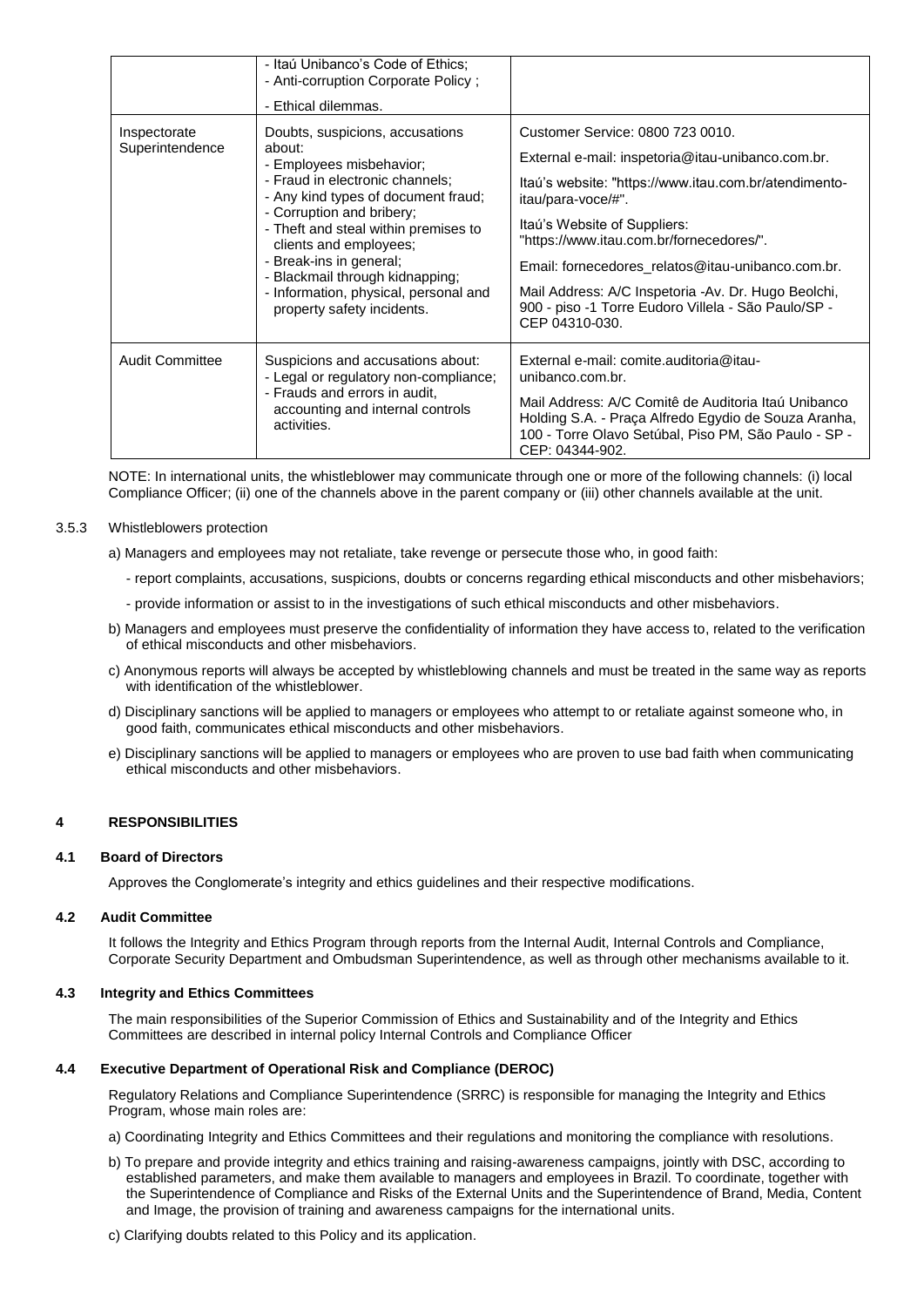- d) Providing guidance to managers and employees with respect to doubts about ethical dilemmas, conflicts of interests, misconducts and other practices that might conflict with approved corporate policies.
- e) Monitoring and reporting about compliance with the guidelines of the Integrity and Ethics Program's to the Integrity and Ethics Committees.
- f) Providing the annual reports set forth in this policy for consideration by the Board of Directors and the Audit Committee.
- g) Timely reporting potentially significant situations related to this Policy to the Audit Committee and the applicable Integrity and Ethics Committees.

#### **4.5 Corporate Security Office**

- a) Maintaining specific channels to receive and verify accusations related to possible violations of this Policy and the Code of Ethics' guidelines (misconducts).
- b) Preparing and making available integrity and ethics corporate trainings and awareness-raising campaigns to managers and employees, according to parameters set forth by the Internal Controls and Compliance Office.
- c) Opportunely reporting possibly important situations related to this Policy to the Audit Committee and applicable Integrity and Ethics Committees.

#### **4.6 Ombudsman Superintendence**

a) Receiving and addressing interpersonal conflicts and conflicts of interest reports, within the workplace,

from managers and employees

- b) Reporting, at least half-yearly, information about the channel to the Integrity and Ethics Committees and to the Audit Committee.
- c) Timely reporting potentially significant situations related to this Policy to the Audit Committee and the applicable Integrity and Ethics Committees.

#### **4.7 Attraction, Selection and School Superintendence**

Facilitate Integrity and Ethics trainings within the Conglomerate.

## **4.8 Brand, Media, Content and Image Superintendence**

Facilitate corporate integrity and ethics communication within the Conglomerate.

## **4.9 Managers and Employees**

- a) Knowing and following the Code of Ethics and this Policy's guidelines.
- b) Disseminating its principles and guidelines and stimulating expected attitudes and behaviors.
- c) Participating in available integrity and ethics trainings.
- d) To sign the Corporate Integrity Policy Term, attesting its knowledge and agreement with its content.

## **4.10 Employees**

- a) Knowing and following the Code of Ethics and this Policy's guidelines.
- b) Participating in available integrity and ethics trainings.
- c) To adhere to the Corporate Integrity Policy Term, certifying its knowledge and agreement with its content.

## **5 DISCIPLINARY SANCTIONS**

Managers and employees who violate the terms of this Policy are subject to disciplinary sanctions included in internal rules of the companies of the Itaú Unibanco Conglomerate.

## **6 DOUBTS AND EXCEPTIONS**

Doubts and exception evaluations regarding the themes of this Policy or possible non-contemplated matters should be sent to the Ethics Consultancy at the Superintendence of Regulators and Compliance Supervisor through the "COMITE DE INTEGRIDADE E ETICA" [Ethics and Integrity Committee] (Brazil) or the local Compliance Officer available in the international units. In case of need, the Ethics Consulting or the local Compliance Officer may refer the case for deliberation in an integrity and ethics board.

## **7 SIGNATURE TO THE TERM OF CORPORATE INTEGRITY POLICIES**

All managers and employees of Itaú Unibanco Conglomerate must annually sign electronically (or through any means available in the company where they work) "Term of Awareness and Compliance with Corporate Integrity Policies" of Itaú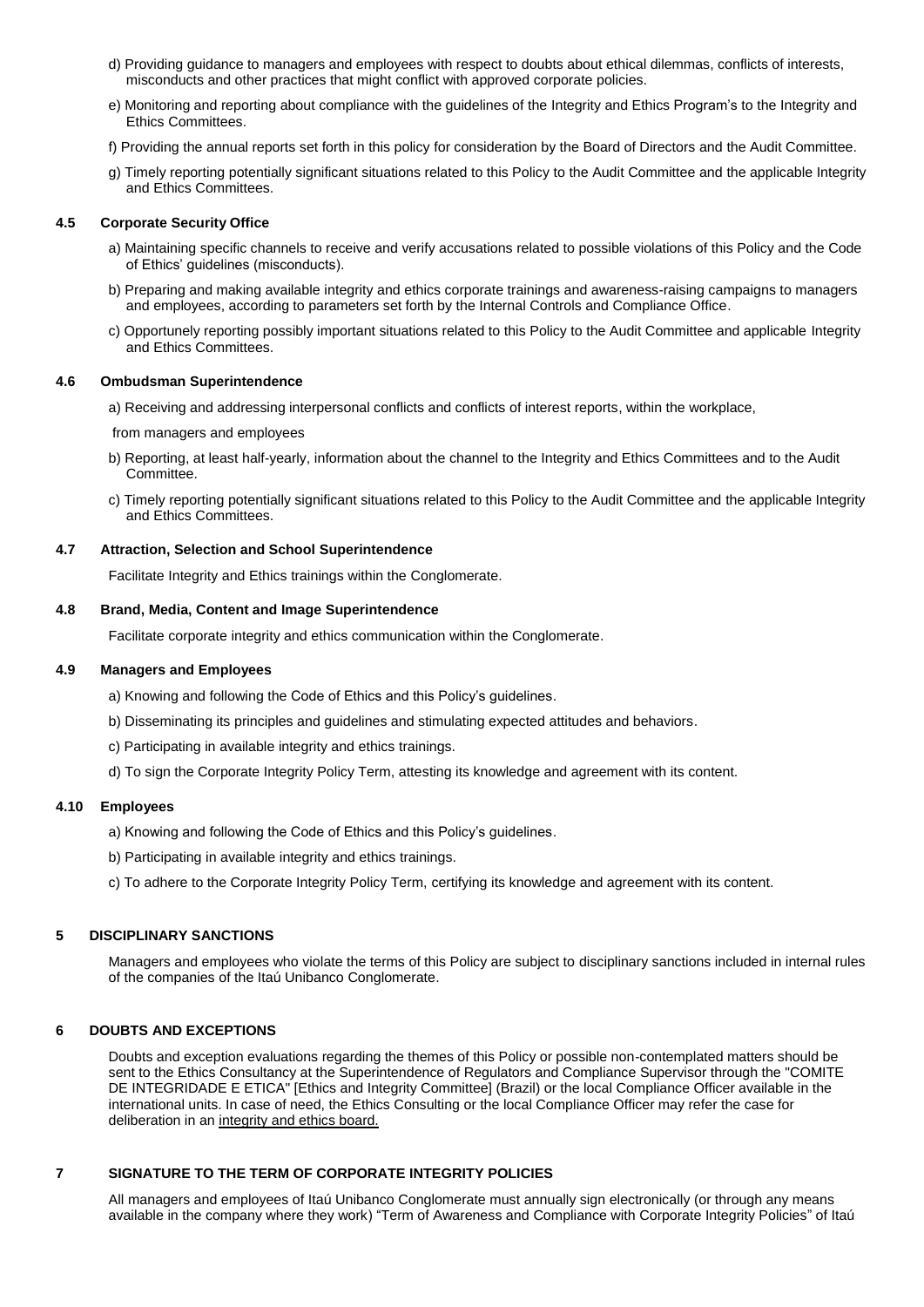Unibanco . In International Units, the term will be signed in compliance with the local legislation. The signature may be electronic or physical, depending on the resources of each unit.

## **8 SECTORIAL GUIDELINES**

Those guidelines which are more restrictive than those included in this policy may be set forth in internal rules of the companies or areas of the Conglomerate . In the event of conflict between guidelines in this this policy and local legislation of companies abroad, the most rigorous standard must prevail, to the extent that does not violate the local legislation.

## **9 CONFLICT OF INTERESTS**

A conflict appears whenever personal interests of managers or employees potentially conflict with those of, the Conglomerate or its stakeholders. Such situations may risk the integrity and reputation of Itaú Unibanco Conglomerate. As a result, they must be effectively and transparently managed and also promptly communicated to management and the applicable communication channels. Additionally, individuals affected must abstain from participation in decisions that involves them leaving the room when such decisions are being taken. The main attitudes which help to avoid conflicts are listed below.

## **9.1 USE OF INFORMATION, REGISTERS AND KNOW-HOW OF THE CONGLOMERATE**

Information, registers of individuals and companies (employees, clients, suppliers, etc.) and know-how (knowledge, technologies, methods, models, systems, policies, etc.) which are internally used are the property of the Conglomerate. Managers and employees must:

- a) use the information, registers and know-how of the Conglomerate according to the legislation and internal rules on information security.
- b) protect the information, registers and know-how of the Conglomerate and prevent they are misused and leaks.
- c) obtain authorization, via e-mail, of the Superintendent (or higher level) and the officer ( Head office) of the area which owns the information before using it ( including any type internal and confidential of databases) in external activities and publications (hard copy, electronic or internet), such as:
	- 1. lectures, debates, seminars, courses, conferences, interviews, etc.;
	- 2. academic papers, dissertations, articles, thesis, books and booklets, etc.;
	- 3. newspapers, magazines, social networks, sites, blogs, chats, etc.;
	- 4. To provide bank information to third parties.
	- 5. benchmarking\* with market companies.

#### Key notes:

- i) Information classified as Confidential may only be used in external activities and publications after formal authorization by the information owner (officer – or equivalent). If the information is classified as Restricted, it may only be used after formal authorization by general officer (General Officer) or vice-president.
- ii) Even if the activity or publication is performed on behalf of or under the interest of the Conglomerate, an authorization for use must be obtained.
- iii) The same rules must be applied if third parties request the use of information of the Conglomerate.
- iv) Additionally , regarding items c) 1 and c) 3 above, guidelines of Corporate Policy must be followed in Brazil with international units complying with local guidelines.
- v) Managers and employees are not allowed to use information, registers and know-how of the Conglomerate for private purposes or transfer them to third parties without previous authorization, even after the termination of employment by the Conglomerate.

(\*)Managers and employees must request authorization to the superintendent or higher level before holding benchmarking meetings.

## **9.2 INTEREST IN BUSINESSES**

## 9.2.1 Officers

The officers must communicate to the Nomination and Corporate Governance Committee the equity interests they hold in other organizations for analysis and eventual manifestation of potential conflicts of interest.

#### 9.2.2 Employees and Managers (except Officers)

- a) Employees and other managers are not allowed to hold interest in companies or ventures which operate in the same business of the Institution or whose activities conflict with the roles developed by the person at Itaú Unibanco.
- b) Employees and other managers are allowed to hold interest in companies or ventures which operate in businesses different that those of the Institution, as long as: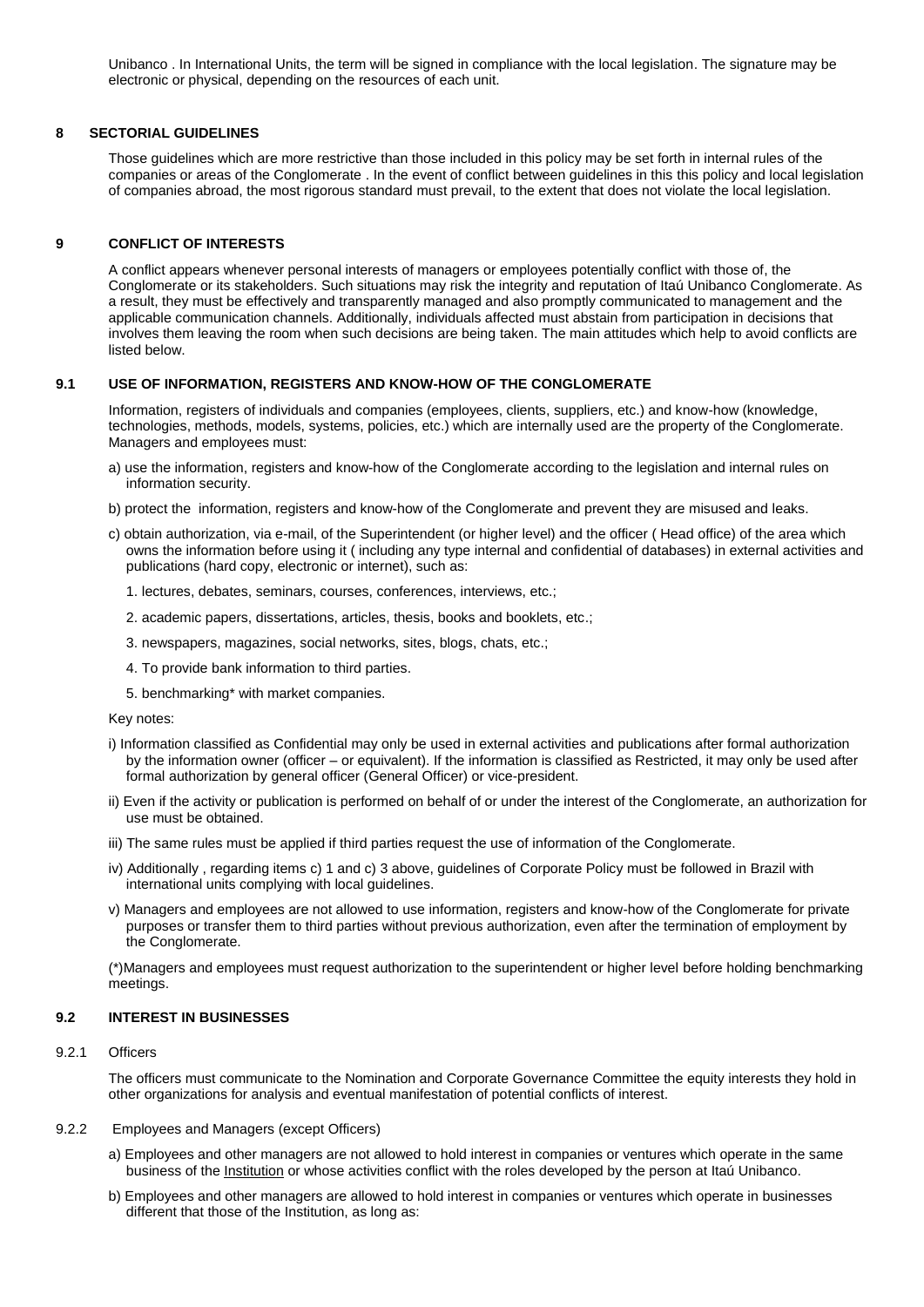- There is no conflict of interest between the activities carried out in the institution and those carried out in these companies and enterprises;
- working hours set forth in the labour agreement are not impacted;
- There is no internal advertising of this activity among employees or even with clients, suppliers or commercial partners;
- They do not use equipment, machines, systems, office supplies, etc. of the institution for the benefit of the external activity or enterprise;
- rules of item 1 above are complied with;
- the direct manager is informed.

#### 9.2.3 Corporate Registration in Company

In Brazil, participations in companies in which there is doubt about potential conflict of interests with their own activities in the bank, should be informed, at any time, to the Ethics Consultancy by means of the e-mail key "COMITE DE INTEGRIDADE E ETICA" [Ethics and Integrity Committee].

## **10 EXTERNAL ACTIVITIES**

#### **10.1 Management**

a) Board members must communicate to the Appointment and Corporate Governance Committee about external activities they perform in other organizations to assess and take a position about potential conflict of interests.

#### **10.2 Employees and other Management (except Officers)**

a) They may not engage in activities in companies or ventures that conflict with their own activities in the institution;

- b) They sould consult the Ethics Consutancy:
	- b1) To carry out activities in companies or ventures that conflict with the operation areas of the institution, even though they do not conflict with the activities themselves;
	- b2) To exercise activities in companies of clients, suppliers and business partners of the institution;

b3) To participate in boards of companies, professional activities in the media, advertising companies, business associations and class entities. Activities that involve the media, advertising companies, interviews in general should be reported to the Corporate Communication Area to obtain an opinion.

- c) They may carry out external activities in companies and ventures with operating areas other than those of the institution, and that do not conflict with their own activities, as educational institutions, voluntary sector companies, provided that:
	- There is no conflict of interest between the activities carried out in the institution and those carried out in these companies and enterprises;
	- working hours set forth in the labour agreement are not impacted;
	- There is no internal advertising of this activity among employees or even with clients, suppliers or commercial partners;
	- Do not use equipment, machines, systems, office supplies, etc. of the institution for the benefit of the external activity or enterprise;
	- rules of item 1 above are complied with;
	- the direct manager is informed.
- d) Employees and other managers may perform activities in non-profit institutions (public or community interests): religious, Voluntary Sector, political parties, groups, clubs, condominiums, neighborhood associations, etc., as long as:
	- working hours set forth in the labour agreement are not impacted;
	- there is no conflict of interests between activities performed in the Institution and those performed in such institutions;
	- rules of item 1 above are complied with.
- e) They should consult the Ethics Consultancy and inform the director or higher hierarchical level before carrying out professional activities in the public offices, in positions of the bankruptcy or appointment.
- f) They must also request prior authorization from a director or senior hierarchical level to hold lectures or presentations on behalf of the conglomerate, even in events of representation entities as, for instance, Febraban and Anbima.

g) When performing activities on behalf of the Conglomerate or in financial services industry organizations, managers (or employees) must: (a) resign from receiving the compensation to perform such activity, using the document template for such purpose (see attachment M-4); or (b) collect the compensation and report to the Personnel Area (Compensation) so that such amount is deducted from total cash compensation received from the Conglomerate.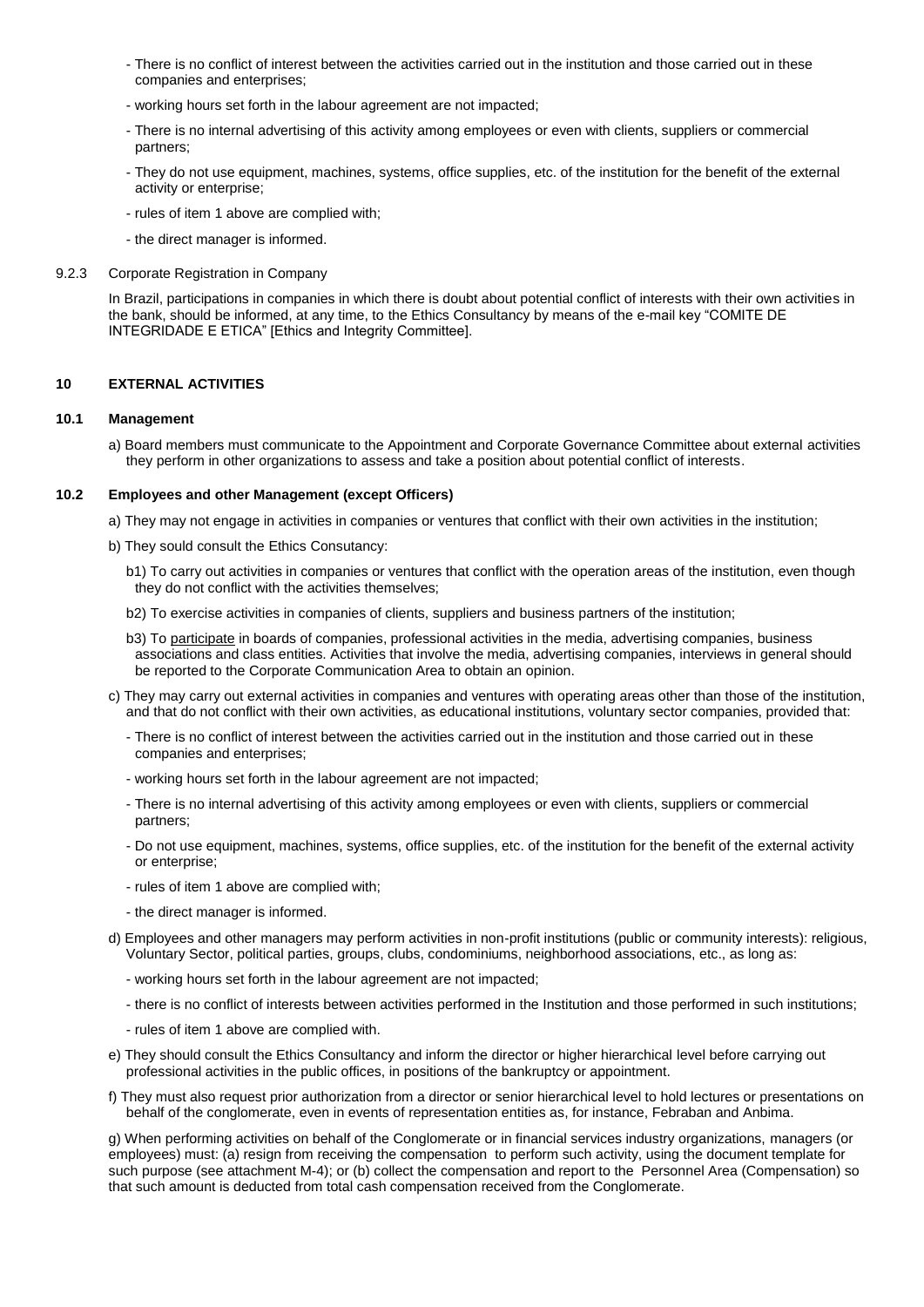## **10.3 External Activities Registration**

In Brazil, external activities in which there is doubt about potential conflict of interests with their own activities in the bank, must be informed, at any time, to the Ethics Consultancy by means of the email "COMITE DE INTEGRIDADE E ETICA" [Ethics and Integrity Committee].

## **11 POLITICAL ACTIVITIES (CANDIDACY TO PUBLIC POSITION)**

## **11.1 Brazil**

a) Managers and employees who are running for or were elected to public offices must request unpaid leave:

- During the campaign;
- During the term of office.
- b) Managers and employees running for public office must comply with internal institutional rules and the company's specific rules and they are not allowed to receive any type of contribution or support to their candidacy.

For other information within Brazil, refer to Policy of Employees Running for Elective Public Offices.

#### **11.2 International Units**

Local rules about public office election must be complied with.

#### **12 FAMILY AND CLOSE RELATIONSHIP WITHIN THE CONGLOMERATE**

Employees may indicate, maintain, become related or have close relationships without a conglomerate, as long as it does not result in a conflict of interest. However:

- In case of appointments for hiring or transfer, they must inform this condition to the person responsible for hiring;
- In case you are aware of hiring or moving, which may generate a conflict of interest, you must notify your direct manager;
- Situations of kinship or proximity relationship in the same board should be informed to the director regardless of whether there is a conflict of interest or not.

Employees may not authorize the hiring of close relatives and close relationship.

The family and close relationships are not allowed when there is a hierarchical relationship between those involved.

Other situations of relationship (whether family or close) involving a hierarchical relationship, should be evaluated by the manager and by the Ethics Consultancy.

In the agencies network, no kinship or proximity relationships are allowed in the same agency or in similar physical locations (e.g. platforms, hubs, centers).

The situations below, if they involve relations of kinship and proximity, although there is no hierarchical relationship between the involved ones, should be evaluated by the management and by the Ethics Consulting with the objective of identifying possible conflict of interests:

- Additional activities (e.g. done and checked, process approvals and payments, etc.);
- performance, worthiness and promotion assessments;
- situations that might affect the healthy environment within the workplace.

#### **12.1 Registration of Family or Close Relationship**

In Brazil, family and close relationships must be recorded by employees and managers.

# **13 RELATIONS WITH CLIENTS, SUPPLIERS, BUSINESS PARTNERS AND EMPLOYEES**

Managers and employees must:

- a) Keep the confidentiality of information, registers, operations, contracted services of clients, suppliers, business partners and employees of the Conglomerate.
- b) To refrain from conducting private business on behalf of relatives, or on behalf of organizations or enterprises in which they are executives or partners - with individuals, professionals, companies and managers of enterprises, which are clients, suppliers or trading partners of the conglomerate, or even use the position for such purpose, in a way that creates a conflict of interest. Questions should be directed to the Ethics Consultancy.
- c) Refrain from performing private businesses on behalf of relatives or organizations or ventures in which they are executives or partners - with companies, professionals and managers who are clients, suppliers or business partners of the Conglomerate, or even using the position for such purpose, thus creating conflicts of interests. Doubts must be submitted to Ethics Consultancy.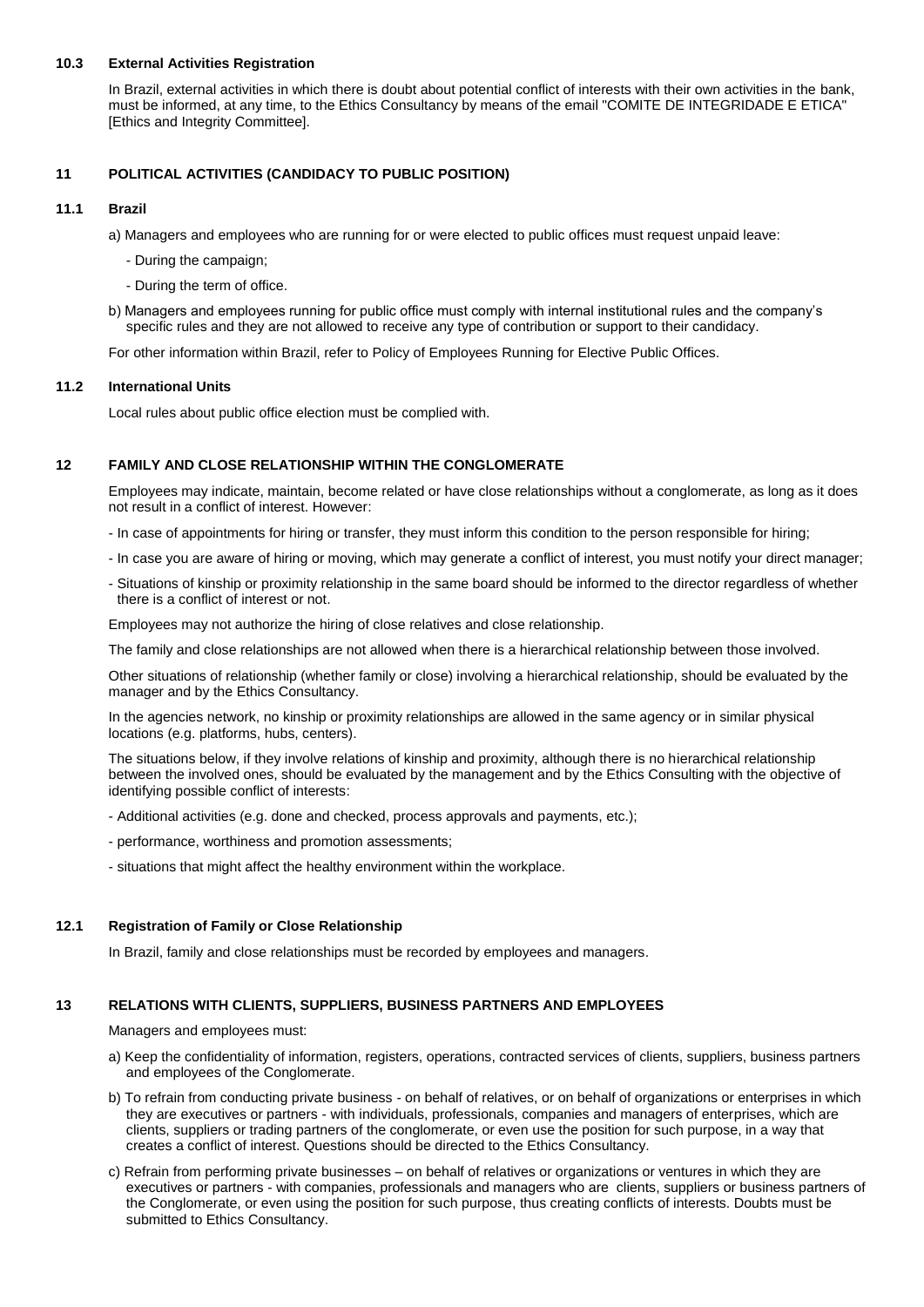Managers and employees are not allowed to:

- a) Hire suppliers, service providers or business partners who are related to managers or employees (relatedness, interest in companies, etc.), thus creating conflicts of interests.
- b) Enter into agreements or commitments with clients, suppliers or business partners involving reciprocity and exchange of favors or own and third party personal advantages.
- c) Enter into or manage negotiations or be responsible for managing relationship with clients, suppliers or business partners working in companies which:
	- c.1) they have a interest on; or
	- c.2) are managed (business officer or manager) by the spouse (domestic partner) of the managers or employees, by relatives or by individuals on a close relationship.
- d) Transact with related parties without considering the rules of Corporate Policy of Related Parties Transactions.
- e) Improperly facilitate business on behalf of clients, suppliers or business partners of the conglomerate.
- f) Request a job position for spouses (domestic partner), for relatives or for individuals on a close relationship people to clients, suppliers or business partners with which they maintain direct contact when performing their duties at the Institution.
- g) Request courtesies or contributions to clients, suppliers and business partners.
- h) To manage the bank accounts (checking, savings, investment, etc.), and other products and services of the conglomerate, belonging to itself (individual or legal entity), relatives or close people.
- i) To provide services for the institution as if they were third parties.
- j) Employees are not allowed to manage bank accounts (checking, savings, investment, etc.) and other products and services of the Conglomerate belonging to themselves (individual or corporate), their relatives or individuals on a close relationship.

It is necessary to avoid particular commercial relations between employees or between employees and managers that have a hierarchical relationship between them in order to avoid conflicts of interest or undesirable situations that may affect the climate in the work environment.

## **13.1 Registration of Suppliers' Relationship**

In Brazil, relationships with suppliers or business partners that may result in a conflict of interests with their own activities in the bank should be informed to the Ethics Consultancy by means of the email key "COMITE DE INTEGRIDADE E ETICA" [Ethics and Integrity Committee].

## **14 COURTESIES, INVITATIONS AND HOSPITALITY**

## **14.1 Courtesies – Offer**

- a) **Prohibition:** managers and employees a prohibited from offering, direct or indirectly, to private agents or public officials in Brazil or any other country, courtesies of any type in order to influence decisions, facilitate business that would not have been performed or obtain any undue advantage (whether financial or not) for themselves, third parties or the Conglomerate.
- b) **Cash courtesies:** managers and employees shall not offer to third parties, in Brazil or any other country, cash courtesies, favors or anything equivalent of any amount (gift cards or pre-paid cards), regardless of the beneficiary of the offer.
- c) **Tax courtesies:** it will be allowed to offer, to private or public agents, from Brazil or any other country, physical courtesies (e.g. gifts, books, calendars and other items of small value, acquired under the terms of the General Purchasing Policy (or policy applicable to the unit), provided, cumulatively:
	- c1. It is possible to verify that this is a customary practice, intended for a wide audience or a certain category of persons, in which the beneficiary of the courtesy is;
	- c2. It is bound to institutional or relationship actions;
	- c3. The value of the courtesy, individually, is limited to R\$ 400,00 for private agents; R\$ 100,00 for public agents in Brazil; and US\$100.00 in the international units or, still, that does not have commercial value;
	- c4. The approval of the manager of the offering area with a minimum position of superintendent.
- d) **Exception:** if the courtesy object is not acquired through the Purchasing Department or the value individually exceeds the limits established above, the offer must be submitted to the evaluation of the Ethics Consultancy and approval of the director or senior hierarchical level of the offering area.
- e) **Purchasing and Assets Equity Board:** managers and employees of this board may not offer courtesy.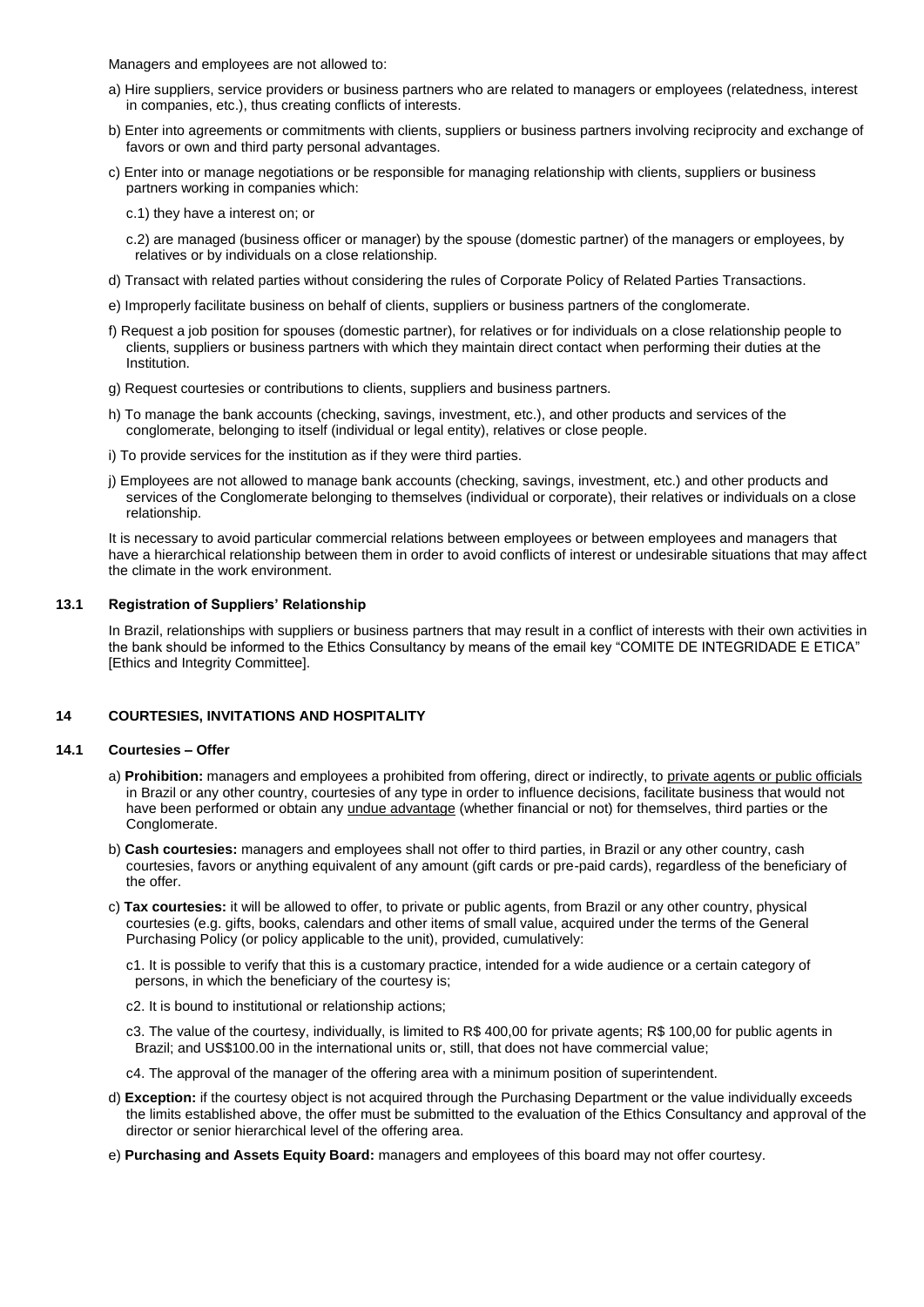## **14.2 Courtesies - Receiving**

- a) Prohibition: managers and employees are prohibited from receiving, directly or indirectly, from private agents or public officials, courtesies of any type in order to influence decisions, facilitate business or provide any undue advantage (whether financial or not) to the offering party.
- b) **Cash courtesy:** managers and employees cannot accept from third parties any kind of money (any value), favors or equivalent of any value (e.g., gift or prepaid cards, voucher), regardless of the offerer.
- c) **Physical courtesy:** it will be allowed to receive courtesy institutional or relationship materials (e.g. gifts, books, calendars and other items of small value), provided that the value of the courtesy, per person, does not exceed R\$400.00 in Brazil and US\$100.00 in international units.
	- c.1) Institutional courtesies should not be accepted in large quantities for several employees, even if the individual value does not exceed the amount stipulated in item c. Possible situations that occur should be submitted to the evaluation of the Ethics Consultancy;
	- c.2) The receipt of courtesy materials, which individual value exceeds the values of item c) must be refused;
	- c.3) in situations In which the return of such courtesy may generate an unpleasant situation, may be seen as insultive or when is not possible to return it, the manager or employee shall thank and notify the offering party about the decision to to donate the courtesy to a philantropical organization supported by the institution. In this case, the manager or employee shall send an e-mail to "INTEGRITY AND ETHICS COMMITTEE", consulting about guidance on the return, or even donation following a specific form.
	- c.4) the return of the courtesy must be accompanied by a letter. Donations shall be made signing a Term of Acceptance of Donation;
- **d) Purchasing and Assets Equity Board:** managers and employees of this board may not receive courtesies.
- **e) External awards**: the reception situations of courtesies linked to the participation of Itaú Unibanco in external awards not promoted by the conglomerate should be sent to the evaluation of the Ethics Consulting.

## **14.3 Lunches and Dinner**

It will be allowed the participation in lunches and dinners, with private and/or public agents, with the purpose of maintaining institutional, commercial and prospecting relationships. In the event that the employee or administrator of the bank or the counterparty offers to pay:

- a) offering and receiving is compatible with the position and role of the party inviting/being invited in the Conglomerate.
- b) the value is reasonable.
- c) The employee must communicate to the immediate superior with a minimum superintendent position when involving public agents.
- d) Caution should be taken with expenses and with the choice of location (noting if it is appropriate for the public involved). The consumption of alcoholic beverages in meals is acceptable, provided that the reasons and the relationship of the participants, as defined in internal policy or other standards applicable to the unit.

These payments should not be made with unreasonable frequency and must follow the internal rules of payment (see Policy of Displacement, Food and Lodging Policy of Travel Accounts, Administrative Reimbursements and Card Corporate and, where applicable, also the relationship rules with public power described in the Policy for Relations with Public Officials and Contracting with Public Administrations and Companies.

## **14.4 Tickets/Invitations– Offering and Receiving**

## 14.4.1 Offering

- a) **Tickets/Invitations related to events sponsored by the conglomerate:** it is allowed to offer, to persons from the private sector, Brazil or any other country, tickets/invitations linked to events sponsored by the conglomerate (e.g. invitations to congresses, lectures, forums, cultural or sporting events, etc.), provided that, cumulatively:
	- a.1) is possible to ensure that this is a usual practice, directed to a broad audience or specific category of persons, in which the beneficiary is included
	- a.2) is performed a reputational assessment of the guest following the criteria and rules defined in the Sponsorship Policy.

It will not be allowed to provide tickets/invitations to events sponsored by Itaú Unibanco Conglomerate to public officials, even if they are clients of the Itaú Unibanco Conglomerate, except for institutional events of the Itaú Unibanco Conglomerate, where tickets are not sold, for example, the opening of new units.

- b) **Courtesies related to events promoted by Conglomerate**: the offering to individual in the public or private sector, in Brazil or any other country, of courtesies related to events promoted by the Conglomerate (for instance, seminars, invitations to conferences, visits, technical meetings, forums, etc.), is allowed, provided that:
	- b.1) the invitation is directed to the highest authority of the public body or entity;
	- b.2) it is possible to ensure that is usual practice, directed to a broad audience or specific category of persons, in which the beneficiary is included.

Note: other information about events, see the Event Policy.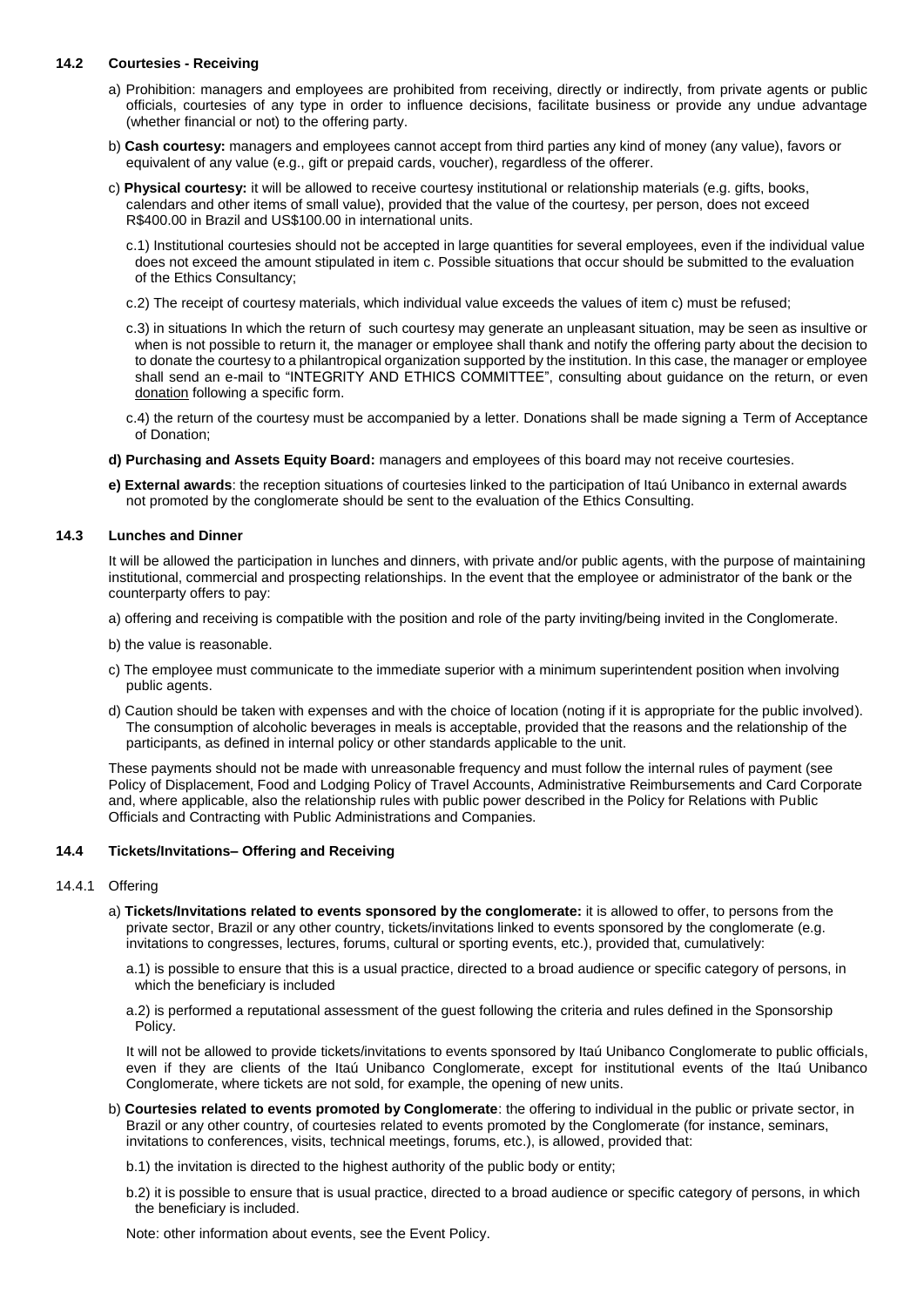- c) **Non-institutional Events:** the offer of tickets/invitations for sporting or cultural events, without being linked to institutional, marketing or technical events, to customers, suppliers or business partners (including companions or not) must be evaluated by the Ethics Consultancy of e-mail "COMITE DE INTEGRIDADE E ETICA" [COMMITTEE OF INTEGRITY AND ETHICS]) and deliberation by the Integrity and Ethics Committee of the Executive Area or external unit. This assessment must be preceded by DSC's reputation review.
- d) **Hospitalities:** in the offer of ticket invitations will be allowed to offer hospitality (e.g. travel expenses, transportation, lodging, meals, among others), provided that in conditions similar to those practiced by the conglomerate for its own administrators and employees and provided there is director's approval or higher hierarchical level.
- e) Offerings shall not be made with unreasonable frequency or to the same guest, which may be construed as a improperty or misconduct.
- f) The offer must not be provided with an unreasonable frequency for the same guest in a way that may generate some suspicion of undue advantage.
- g) The offer may be made in the event that the offeror is not aware of relevant negotiations in progress, in the interest of the conglomerate with the guest, whose decision depends on its influence.

#### 14.4.2 Receiving

- a) **Technical Events:** the employees or managers of the conglomerate may receive tickets/invitations from private agents or public agents to technical events (e.g. lectures, congresses, forums, company visits, business meetings) to publicize the brand, products, services and ventures, techniques, provided that:
	- a.1) The receipt is compatible with the position and function of the recipient of the courtesy and with the objectives and needs of Itaú Unibanco;
	- a.2) The receipt is not accepted with an unreasonable frequency, so that it may generate some suspicion of undue advantage;
	- a.3) The ticket/invitation received is not intended to influence decisions and does not create a suspicion of undue advantage.
	- a.4) there is approval by the immediate superior;
- b) **Institutional, marketing, cultural and sporting events:** the managers and employees, due to their status as administrator or employee of the conglomerate, may receive from private agents or public agents tickets/invitations linked to institutional, marketing, cultural and sporting events, celebrations or celebrations, provided that:
	- b.1) The ticket/invitation received is not intended to influence decisions;
	- b.2) Receipt does not occur with unreasonable frequency, for the same guest or in disproportionate amounts;
	- b.3) receiving the ticket/invitation is compatible with the position and role of receiver;
	- b.4) an e-mail is sent to "COMITE DE INTEGRIDADE E ETICA" for assessment by Ethics Consultancy.
	- b.5) there is approval by employee with minimum position of officer (*Director*). In the case of invitations to General Officers, Vice-Presidents or President, the approval shall be from the Executive Committee, with information sent by e-mail to "COMITE DE INTEGRIDADE E ETICA".
- c) **Non-institutional events:** tickets/invitations to sporting or cultural events, without being linked to institutional, marketing or technical events, clients, suppliers or business partners (including plus one or not) should not be accepted. Exception cases must be evaluated by the Ethics Consultancy with subsequent submission for deliberation by the Integrity and Ethics Committee of the Executive Area or external unit.
- d) **Hospitalities:** in any situation of receipt of tickets/invitations, expenses with travel, transportation, lodging, meal, etc. should be covered by the conglomerate.
	- d.1) If it is not possible to refuse the offering (for instance, the offering is made out as "package") or if the refusal would generate a unpleasant situation, acceptance shall be conditional to analysis and approval of a officer (*Diretor*) or higher level, in addition to assessment by and reporting to the Ethics Consultancy to the e-mail "COMITE DE INTEGRIDADE E ETICA".
	- d.2) Acceptance of hospitality by General Officers, Vice-Presidents or President is conditioned to approval by the Executive Committee, with information sent by e-mail to "COMITE DE INTEGRIDADE E ETICA".
- e) It will not be allowed to receive tickets/invitations linked to events sponsored by the conglomerate offered by third parties (e.g. suppliers, business partners and clients).

## **14.5 Other Prohibitions**

Is not admitted any alternative method of offering courtesies that results in circumventing the rules and restrictions above, such as, for instance, offering courtesies to a relative of a party that would not be allowed to receive it, and the recurrent offer or in disproportional amounts.

Is not admitted any alternative method of receiving courtesies that results in circumventing the rules and restrictions above, such as, for instance, offering courtesies to a relative of the manager or employee that would not otherwise be authorized to receive or in disproportion amounts. Potential situations must be reported to the immediate superior informing the Integrity and Ethics Committee.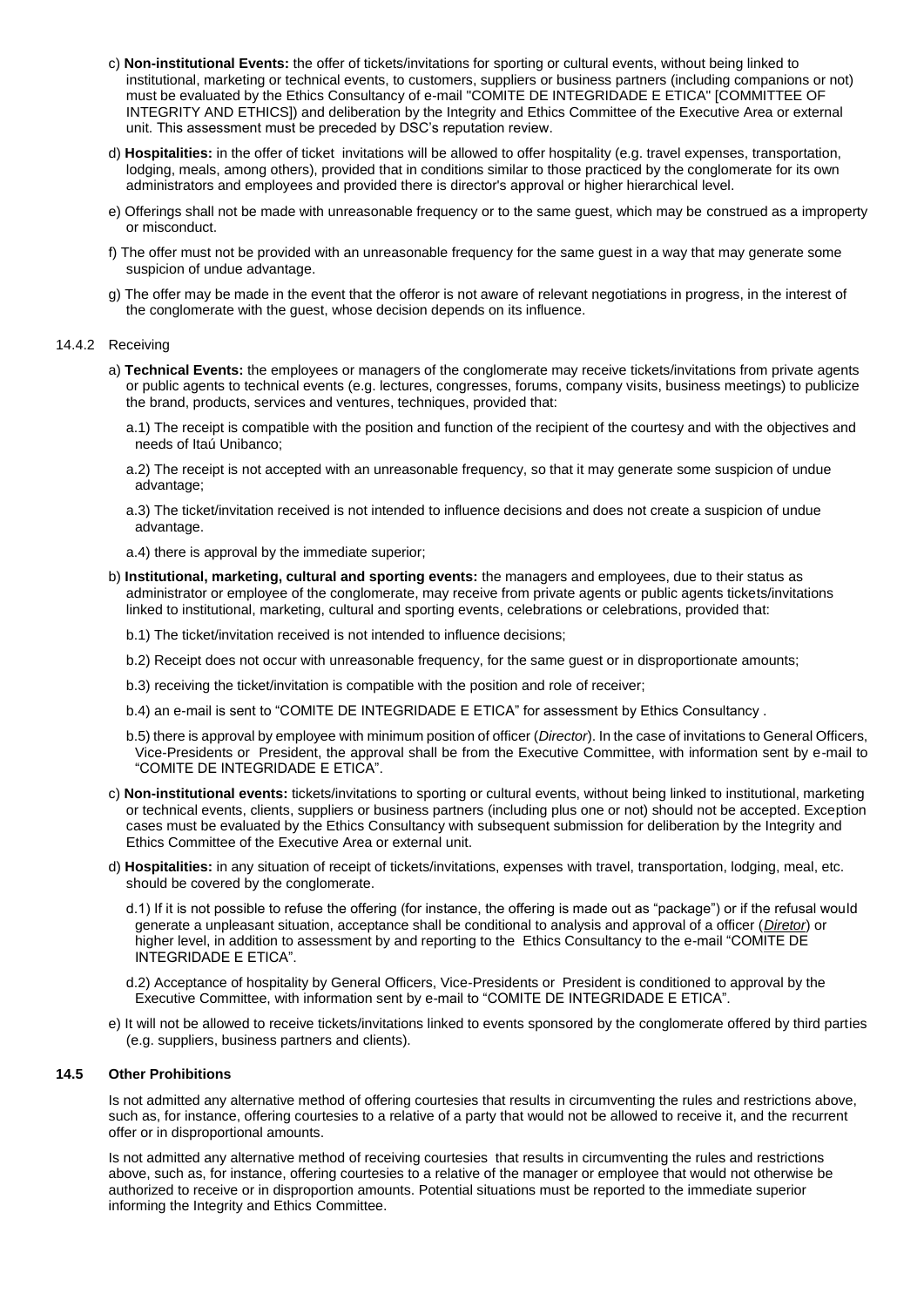#### **15 EXCHANGE OF GIFTS BETWEEN EMPLOYEES**

It is recommended the use of restrain and moderation both in offering and accepting gifts exchanged in the workplace (birthdays, weddings, etc.) in order to avoid exaggerations, suspicions, misunderstandings and defamation.

In addition, voluntary participation in prorating or collecting to fund internal celebrations, presents for colleagues, hidden friend or donations, must be guaranteed and respected, without allowing the amounts disbursed to be disclosed, to maintain a healthy climate of cordiality.

## **16 CONTRIBUTIONS (DONATIONS AND SPONSORSHIPS): OFFERING AND RECEIVING**

- a) Contributions made by the Conglomerate, whether in financial resources or not, must respect the provisions in the Sponsorship Policy and in the Donation Policy or in sector policies of each unit and are additionally subject to the approvals defined in these policies.
- b) Contributions shall not be offered or received, or shall not be perceived as having been offered or received, with the purpose of being a exchange of favors, of facilitating business or transactions or any other benefit or undue advantage (financial or otherwise) to the institution or third parties.
- c) Offering and accepting contributions should be made in compliance with the laws and regulations of the countries where the Institution is present and with the internal rules of the companies of the institution.
- d) In order to avoid suspicion of favorable treatment in audits, inspections and negotiations, any type of contributions to inspecting or regulatory agencies are prohibited, as well as to employers and employees unions.
- e) Contributions made to the Conglomerate shall be made to its foundations and social and cultural institutes.

#### **16.1 Contributions to Candidates to Public Office and to Political Parties**

According to current legislation, it is prohibited in Brazil donations by companies to political parties or to any type of financial committee or to the candidates to public office. The same policy should be applied to International Units. In the event that local law local laws authorize such contributions, all potential donations should be mandatorily approved by the Board of Directors of the unit and ratified, in advance of the contribution, by the Board of Directors of Itaú Unibanco Holding.

#### **16.2 Contributions to the Third Sector**

- a) The institution's contributions to voluntary sector organizations must follow corporate guidelines.
- b) The Third Sector organizations, their leaders and other partners or beneficiaries of the contributions of the institution shall have good reputation.

## **16.3 Contributions to Management and Employees**

Contributions to employees (book publication, exhibitions of works of art, film production and theater plays, participation in sporting events, etc.) shall be approved by the Integrity and Ethics Committees of the companies of the Conglomerate. Requests shall be forwarded by e-mail to "COMITE DE INTEGRIDADE E ETICA".

## **17 PERSONAL INVESTMENTS**

Situations that may create a conflict of interest with respect relation to the Itaú Unibanco and/or its clients should be avoided when making personal investments and the provisions of the applicable Personal Investment Policies should be followed.

## **18 DOUBTS AND EXCEPTIONS**

The doubts and exceptions evaluations related to the themes of this Policy or to possible non-contemplated matters should be sent to the Ethics Consultancy at the Superintendence of Regulators and Compliance Supervisor through the "COMITE DE INTEGRIDADE E ETICA" [Ethics and Integrity Committee] (Brazil) or to the local Compliance Officer available in the international units. In case of need, the Ethics Consulting or the local Compliance Officer may refer the case for deliberation in a collegiality of integrity and ethics.

## **19 RELATED DOCUMENTS**

Itaú Unibanco's Code of Ethics.

Corporate Policy for Related Parties Transactions.

Disclosure and Trading Policies

Personal Investment Sectorial Policies.

Policy for Employees Intending to occupy Elective Public Positions.

Sponsorship Policy

Donations Policy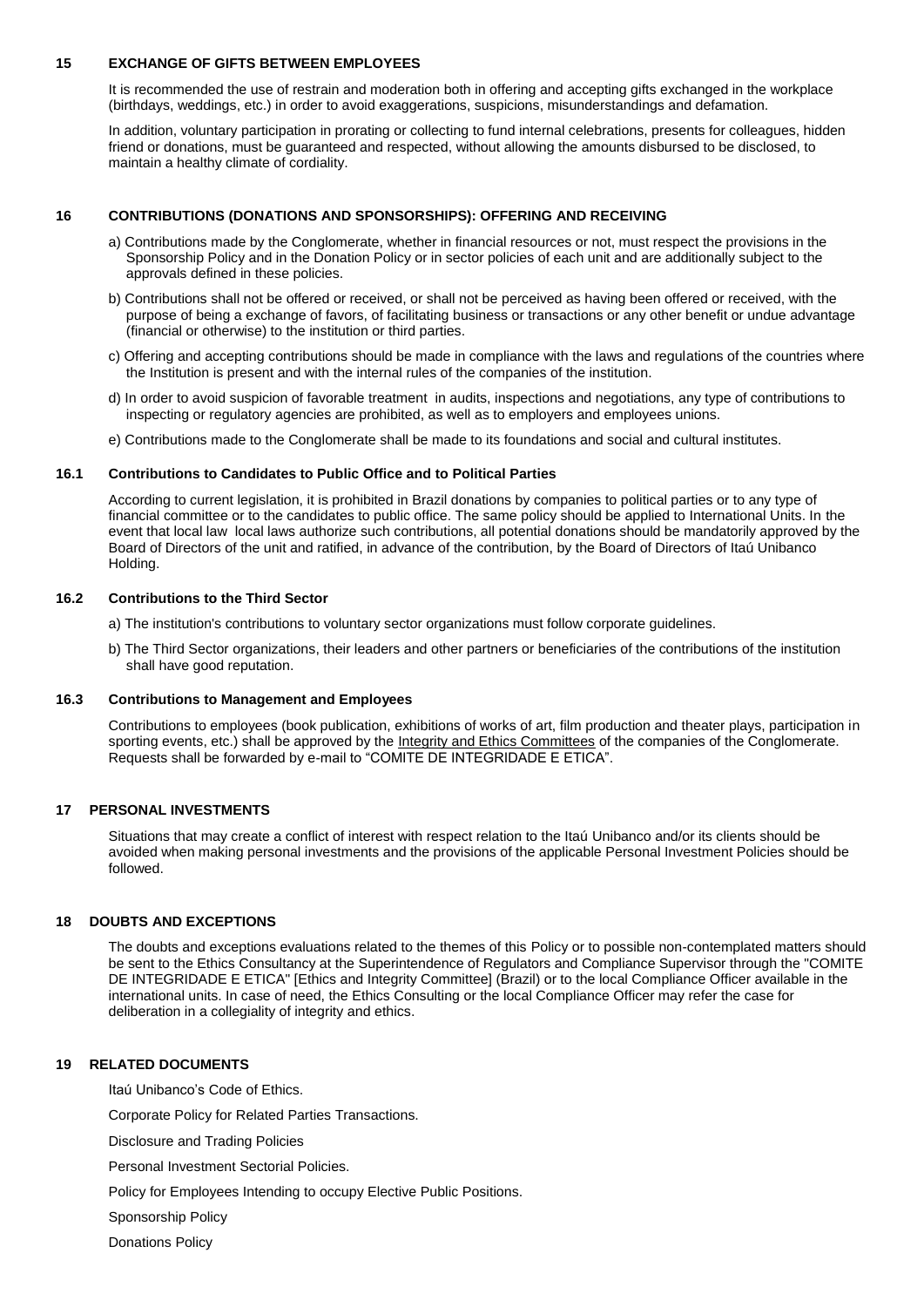Policy of Itaú Unibanco Conglomerate's Events

Press Relations

Communication of Errors and Frauds By Members of the Board of Directors, Statutory Committees and Office, Employees and Third-Parties

Anti-Corruption Corporate Policy

Corporate Policy of Prevention and Fight Against Illegal Acts

Information Security Corporate Policy

Roles and Responsibilities on Information Security and intellectual Property

Policy of Integrated Management of Operational Risks, Internal Controls and Compliance

Internal Audit

Disciplinary Standards

Purchase of Materials, Goods and Services

Committees of Itaú Unibanco Holding S.A.

Specific Policies of each International Unit.

## **20 GLOSSARY**

**Private Agents:** individual who **does not** hold, even temporarily or without remuneration, any position, title or public duty in bodies, government authorities, whether national or international, or in legal entities controlled, directly or indirectly, by Brazilian or foreign government, as well as public international organizations.

**Public Officials**: individual who hold, even temporarily or without remuneration, any position, title or public duty in bodies, government authorities, whether national or international, or in legal entities controlled, directly or indirectly, by Brazilian or foreign government, as well as public international organizations.

**Integrity and Ethics Committee:** Board, Committee or Commission formally organized in Itaú Unibanco Holding S.A , in subsidiaries in Brazil and abroad to manage and resolve on matters related to the Integrity and Ethics Program.

**Ethical Dilemma**: situation in which there is the need to make a choice resulting in a conflict between two moral choices.

**Itaú Unibanco Institution or Conglomerate:** for the specific purposes of this Policy, the term include Itaú Unibanco Holding S.A. and all companies directly or indirectly controlled in Brazil and abroad.

**Contributions:** any contribution whether economic, moral, social or political character, provided as a Donation, Sponsorship, social or cultural Investment or philantropical action.

**Courtesy:** any giveaway or gift received from or offered to someone as token of appreciation following usual practices in business or friendship relationships.

**Donation:** transfer of assets in cash or otherwise, from the Conglomerate to a beneficiary; partial or full financing of costs of courses, training, artistical, sporting or social activities or promotional events with no exchange of consideration. Examples: use of the trademark, invitations.

**Inspection an Regulatory Agencies** : Internal Revenue Service of Brazil (Receita Federal do Brazil), Department of Treasury (state and municipal); Courts of Auditors (federal, state and municipal); Government Attorney's Office (federal, state and local); Federal Public Attorney's Office; Public Defender Service (federal, state and local); Public Prosecutor Office; Ministry of Finance; Ministry of Labor; Brazilian Intelligence Agency, Regulatory Bodies (Central Bank of Brazil, Securities and Exchanges Commission, etc.), etc. and similar bodies in the international units.

**Bodies and Companies which are part of the Direct and Indirect Administration**: includes direct and indirect government administration. The direct administration is composed of entities and agencies of the executive, legislative and judiciary branches, including Public Prosecutor Office, at all levels, whether federal, state or municipal. Includes the invidiual officers, Ministries and Departments. The indirect administration is composed of entities with its own legal status to carry out government activities having autonomy and acting on a decentralized manner being comprised by Independent Agencies (for instance, INSS), Foundations (for instance FUNAI, IBGE, etc.), Governmental Businesses (for instance, Caixa Econômica Federal, BNDES, National Post Authority Company, etc.) owned exclusively by the government, and Mixed Capital Companies, owned both by government (50% +1) and by private investors (e.g.: Petrobras, Banco do Brasil, etc.). Examples of direct administration:

- Executive Branch: agencies of the direct or indirect administration of the Federal Government, States, Federal District and Municipalities;
- Legislative Branch: Senate; Lower House; Legislative Assemblies and City Councils;
- Judiciary Branch: Federal Supreme Court (STF); Superior Court of Justice (STJ); Superior Labor Court (TST); Superior Electoral Court (TSE), Superior Military Court (STM), etc.;
- equivalent entities in the International Units.

**Relatives:** persons related through or by marriage, following the classification below: